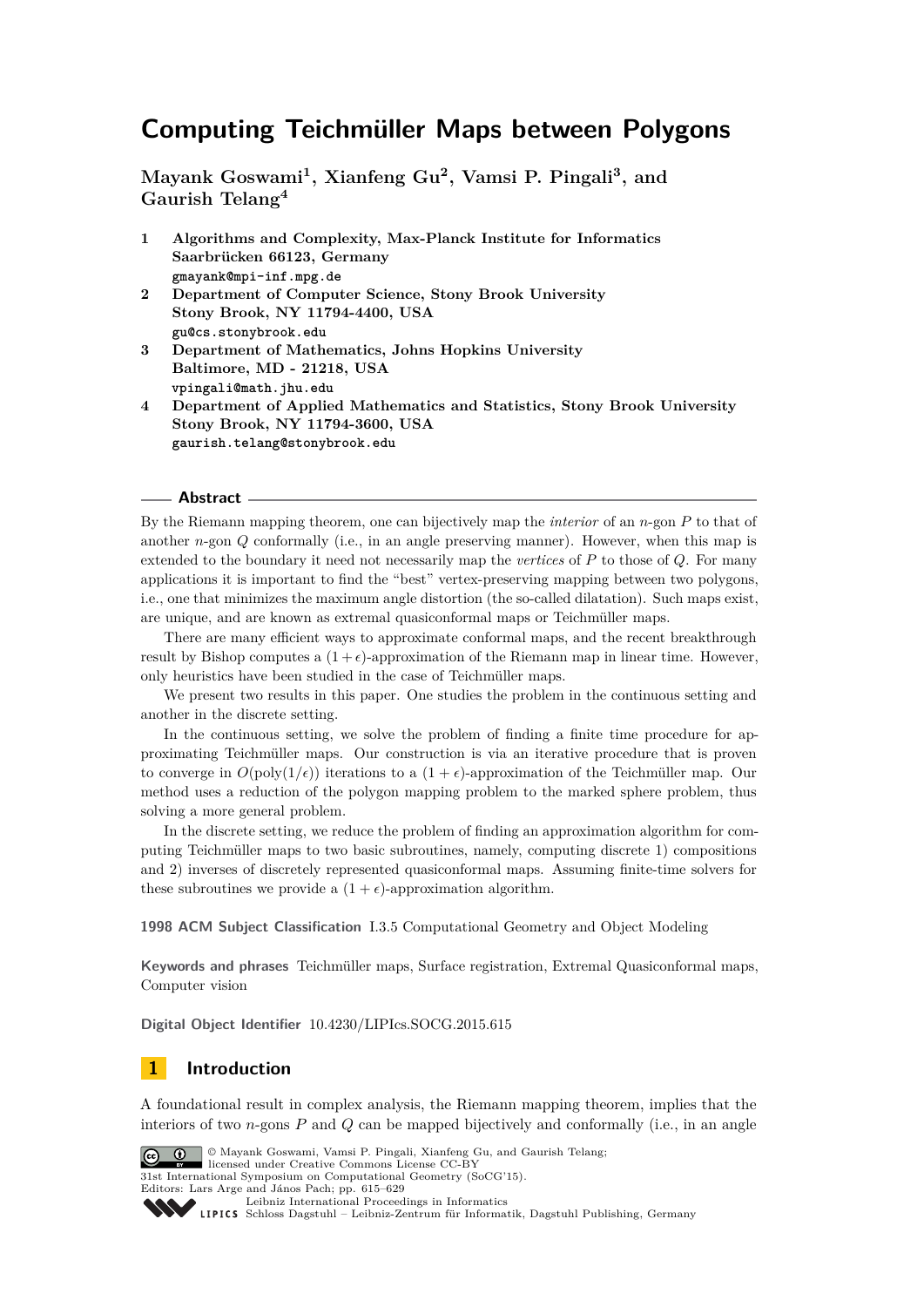preserving way<sup>[1](#page-1-0)</sup>) to one another. By a result of Caratheodory [\[4\]](#page-13-0), such a map  $f: P \to Q$ extends continuously to the boundary of *P* (the edges). Generally the vertices of *P* do not map to the vertices of *Q* under this extended mapping.

Consider the collection of functions *f* that map *P* to *Q*, and take the vertices of *P* to the vertices of *Q*. In general such an *f* is bound to stretch angles, and a classical way to measure this angle stretch by *f* at a point  $p \in P$  is by means of a complex-valued function  $\mu_f(p)$  called the Beltrami coefficient<sup>[2](#page-1-1)</sup> of *f*. The Beltrami coefficient satisfies  $||\mu_f||_{\infty} < 1$ . If  $\mu_f$  is identically zero, then *f* is conformal. The problem we consider is computing the "best" such map  $f_*$  in the above class, i.e., an  $f_*$  such that the norm of its Beltrami coefficient  $||\mu_*||_{\infty}$  is the smallest amongst all (uncountably many) maps satisfying the above conditions. Bijective maps that stretch angles but by a bounded amount are called quasiconformal homeomorphisms (q.c.h.), and the best q.c.h. *f*<sup>∗</sup> is called the extremal q.c. map, or the Teichmüller map.

As an example consider two rectangles  $R_i = [0, a_i] \times [0, b_i]$  ( $i = 1, 2$ ) in the plane. Consider the space of all q.c.h.  $f: R_1 \to R_2$  such that  $f$  takes the vertices to the vertices. It was shown by Grötzsch [\[12\]](#page-14-1) that the affine map  $f_*(x, y) = (a_2x/a_1, b_2y/b_1)$  with  $\mu_*(x, y) =$  $(1 - r)/(1 + r)$ ,  $r = b_2 a_1/a_2 b_1$  is the unique extremal q.c. map; any other map *f* would stretch angles at some point  $p \in R_1$  more than  $g$  (i.e.,  $\exists p \in R_1 : |\mu_f(p)| > |\mu_*(p)|$ ). For the general *n*-gon case mentioned above, such a nice formula does not exist for the extremal map. However, the extremal map exists and is unique. These are the famous theorems of Teichmuller [\[22,](#page-14-2) [23\]](#page-14-3), proven rigorously later by Ahlfors [\[1\]](#page-13-1).

Algorithms for computing the Riemann map from a polygon to the disc [\[8,](#page-14-4) [7,](#page-13-2) [2\]](#page-13-3) have gathered a lot of attention and found many applications. However, no such algorithm that approximates the extremal map is known. In contrast to the Riemann mapping theorem, where a constructive proof is known, the proof by Teichmüller/Ahlfors is an existence result only. In fact, to the authors' knowledge there does not exist a method that, given a starting *f* between *P* and *Q*, computes a *g* with  $||\mu_g||_{\infty} < ||\mu_f||_{\infty}$  if one exists. We are motivated by the following question.

**Question:** Does there exist a finite-time approximation algorithm for computing the Teichmüller map between two *n*-gons?

We give the first results for theoretically constructing and algorithmically computing Teichmüller maps for the polygon problem above. Our procedure is iterative; we start with a q.c.h. that sends the vertices of *P* to those of *Q* in the prescribed order, improve on it, and then recurse on the improved map.

**The need for an algorithm.** Conformal geometry has found many applications in the fields of computer graphics [\[14\]](#page-14-5), computer vision [\[24\]](#page-14-6) and medical imaging [\[25,](#page-14-7) [13\]](#page-14-8). Computing Teichmüller maps generalizes almost all of these applications as q.c. maps allow boundary values to be prescribed. In [\[26\]](#page-14-9), it was concluded that extremal q.c. maps have almost all the properties desired from an ideal surface registration algorithm, one of the biggest problems in computer vision.

<span id="page-1-0"></span><sup>1</sup> A homeomorphism *f* is angle preserving if it preserves oriented angles between curves: For any two curves  $\gamma_1$  and  $\gamma_2$  through a point *p* and oriented angle  $\theta$  between them,  $f(\gamma_1)$  and  $f(\gamma_2)$  intersect at  $f(p)$  at angle  $\theta$ .

<span id="page-1-1"></span><sup>&</sup>lt;sup>2</sup> For a function f between open sets in the complex plane C,  $\mu_f = \frac{f_{\bar{z}}}{f_z} = \frac{f_x + i f_y}{f_x - i f_y}$ , where  $f_x$  and  $f_y$  denote partials w.r.t *x* and *y*, respectively.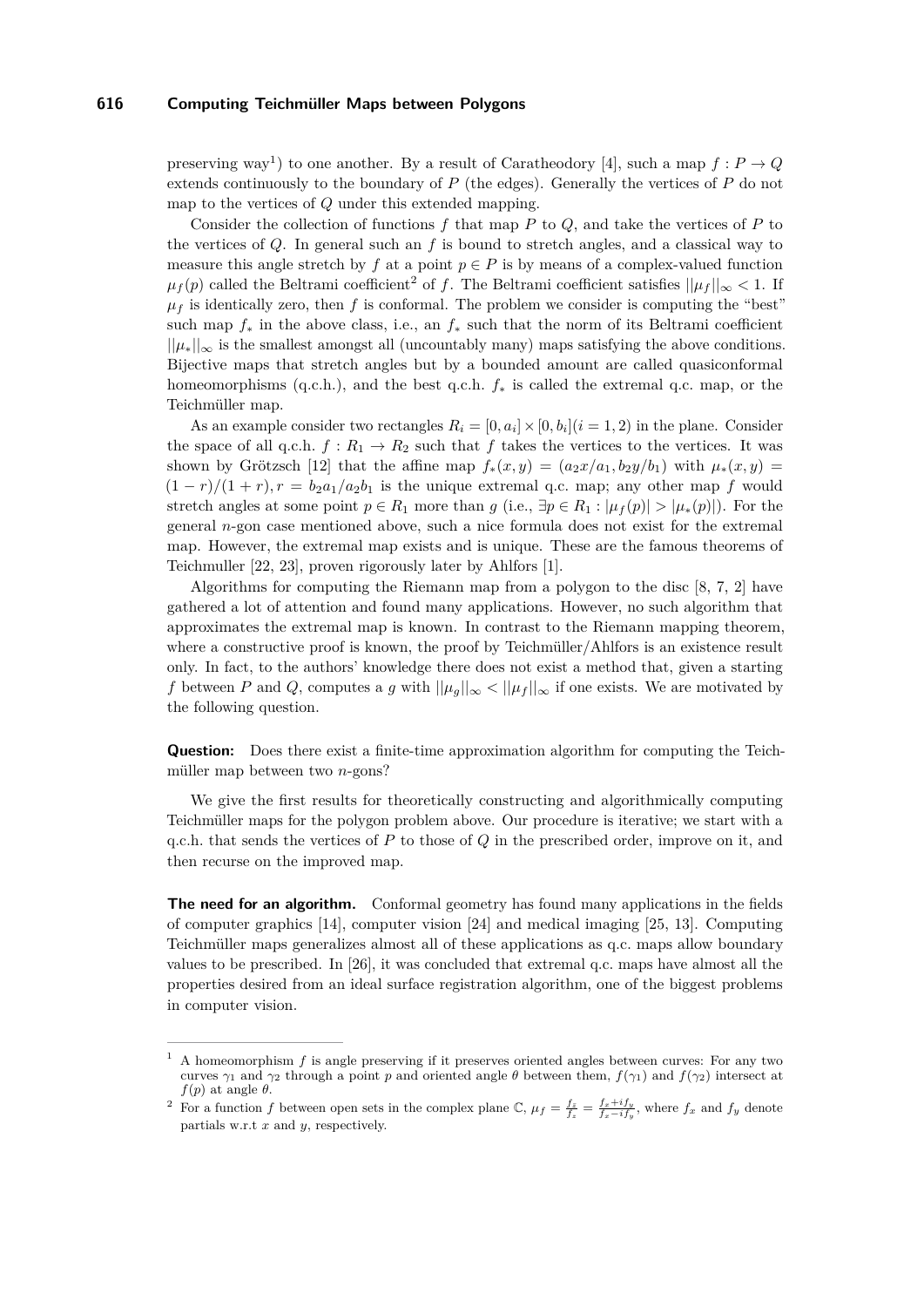An algorithm for computing Teichmüller maps would be a step forward in examining various questions in pure mathematics too. In [\[3\]](#page-13-4) the author proposes how an algorithm for our problem would help us attack one of the most famous conjectures in geometric function theory – Brennan's conjecture. Teichmüller theory is an active area of research in mathematics, and it has connections to topology<sup>[3](#page-2-0)</sup>, dynamics, algebraic geometry, and number theory [\[15\]](#page-14-10). An algorithm for our problem helps one compute and visualize geodesics in the so-called Teichmüller space (w.r.t. Teichmüller's metric), which may be of independent interest.

**Related work.** Almost all algorithms in computational q.c. geometry have appeared mainly in graphics or vision venues. In many works  $(e.g. [19])$  $(e.g. [19])$  $(e.g. [19])$  a q.c.h. is represented by its Beltrami coefficient, and softwares implementing basic subroutines (e.g. solving the Beltrami equation) in computational q.c. geometry have existed for some time.

The first paper addressing the problem of computing extremal q.c. maps was [\[26\]](#page-14-9). The authors propose an interesting heuristic based on Teichmüller's characterization; they formulate an energy function and minimize it using an alternate-descent method. Simulations showed that if the initial map is chosen correctly, the algorithm converges in many instances. Unfortunately, the energy obtained is "highly nonlinear" and non-convex. Even in the absence of numerical errors due to discretization, it is not known whether the minimization procedure converges to an approximation of the extremal map.

In [\[17\]](#page-14-12) another heuristic was proposed using the connection to the theory of harmonic maps. This was simulated on a variety of examples and in many instances ended up with a good answer. However, no convergence proofs (continuous or discrete settings) were provided. Recently, in [\[18\]](#page-14-13) it is argued that a procedure similar to that in [\[17\]](#page-14-12) converges in the limit if certain parameters are chosen carefully manually. However, there are no bounds on the progress made in a step, and therefore it is not known if the procedure (even in the continuous setting) ends with an approximation in finite time.

**Results.** In comparison to all the previous work, we take a theoretical approach to constructing an algorithm for Teichmüller maps. In the continuous setting we have a procedure (Theorem [8\)](#page-8-0) that converges in the limit to the exact extremal map and we also give bounds on the progress made in each step. Using this we can show that our procedure always, no matter what the starting map, gives an arbitrarily good approximation of the desired map in a finite number of iterations. A salient feature of our analysis is that we do not use an energy-based approach and work directly with the dilatation (the maximum angle stretch).

In the discrete setting, we state precisely all the subroutines needed for our algorithm and provide approximation guarantees. We present a novel subroutine INF-EXT that produces a type of Beltrami coefficient fundamental in the study of extremal maps, and prove (Theorem [9\)](#page-9-0) that it produces an arbitrarily good approximation. We give error bounds on the discrete algorithm we propose, and show that (Theorem [10\)](#page-9-1) modulo two basic subroutines<sup>[4](#page-2-1)</sup>, our algorithm produces a  $(1 + \epsilon)$ -approximation of the extremal map.

<span id="page-2-0"></span><sup>&</sup>lt;sup>3</sup> It had been used by Lipman Bers to give a simpler proof of Thurston's classification theorem for surface homeomorphisms.

<span id="page-2-1"></span><sup>4</sup> It is indeed surprising that tasks as basic as composing two q.c.h. (specified by their piecewise constant Beltrami coefficient), or finding the inverse of one, cannot be accomplished correctly yet. These two subroutines have been implemented in the past various times without error bounds, and as of now no approximation algorithms exist for them.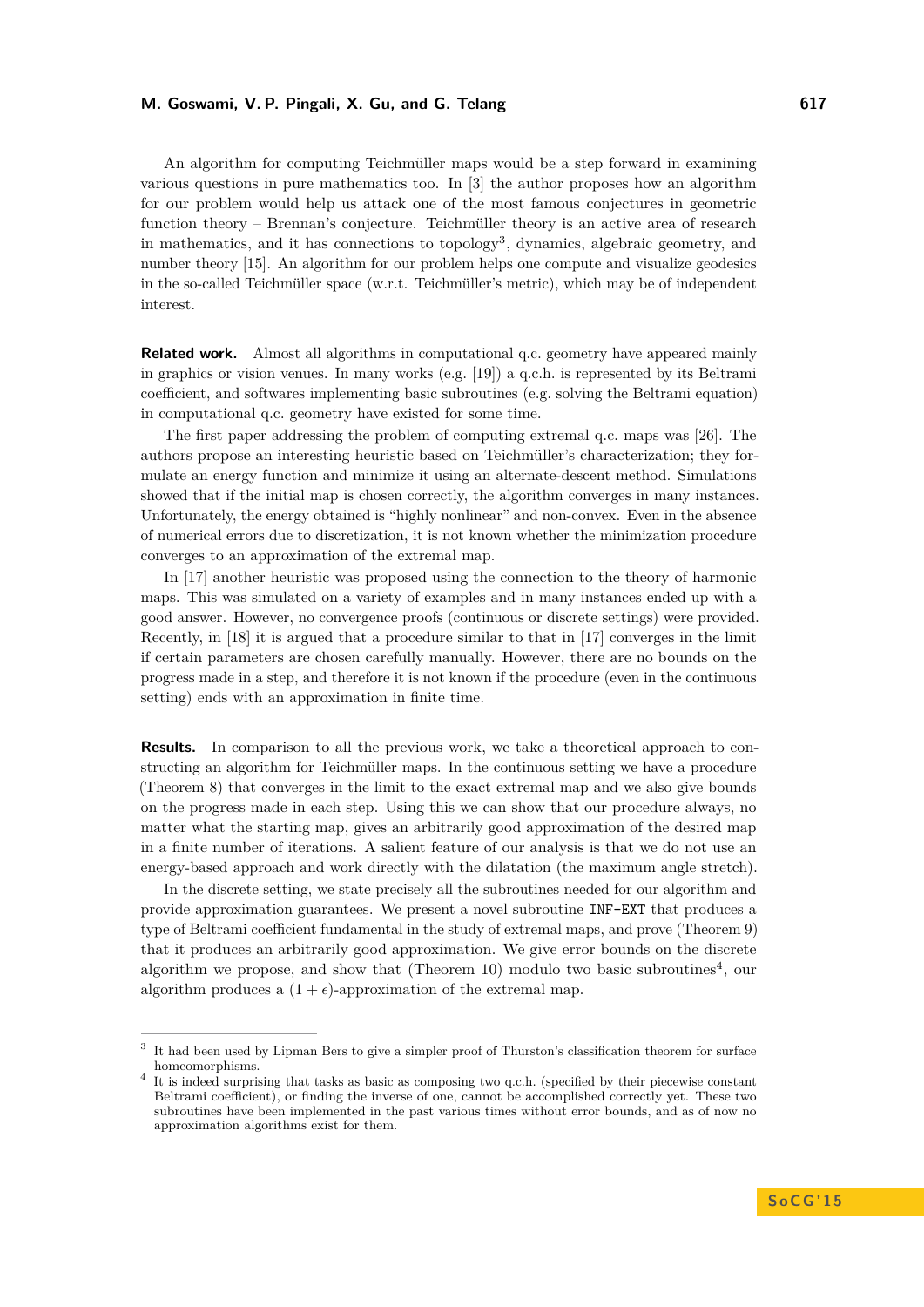Because of space constraints in this extended abstract, all of our complete proofs can be found in the full version [\[11\]](#page-14-14).

# **2 Informal discussion of results and techniques**

As mentioned in the introduction, the aim is to compute the extremal q.c.h between two polygons. Intuitively, if  $\mu_f$  is the Beltrami coefficient of  $f$ ,  $f$  maps an infinitesimally small circle around  $p$  to something that roughly looks like a small ellipse at  $f(p)$ , with  $(1 + |\mu_f(p)|)/(1 - |\mu_f(p)|)$  as the ratio between its major and minor axes.

Our strategy to tackle the polygon mapping problem is to first reduce it to the marked sphere problem. The marked sphere problem is: Given a q.c.h.  $f_0$  from the sphere to itself taking a collection of given points  $(z_k)$  to another collection  $(w_k)$ , compute the unique extremal q.c.h.  $f_*$  that not only takes  $z_k$  to  $w_k$  (for all k) but is also isotopic to  $f_0$  (i.e. it can be "continuously deformed" to  $f_0$  after pinning the values at  $z_k$ ). We first prove that a solution to the marked sphere problem gives a solution to the polygon mapping problem (Theorem [7\)](#page-8-1). For future reference we also note that the complex plane can be thought of as the sphere minus the north pole (the point at infinity).

**Representation and complexity.** In theory, a normalized q.c.h. *f* can be specified by specifying  $\mu_f$ . For computational purposes, unless a closed form expression for  $f_*$  or  $\mu_*$  is available, the best one can do is to evaluate  $f_*$  or  $\mu_*$  on a dense mesh of points inside the domain. Our goal can be stated as follows.

**Goal:** Given a  $\delta > 0$ , compute the values of  $f_*$  on a given set of points inside the base polygon *P*, where the Beltrami coefficient  $\mu_f$  of *f* satisfies  $||\mu_f||_{\infty} < ||\mu_*||_{\infty} + \delta$ .

Even if the polygons *P* and *Q* have rational coordinates, there is no known way to represent the extremal map with finite precision (for all we know, all representations may consist of transcendental numbers). In fact, we have found examples where this is true even for the Schwarz-Christoffel mapping <sup>[5](#page-3-0)</sup>. Thus, it is not known whether the problem is in NP or not. We therefore straightaway aim towards an approximation algorithm. The model we consider is a real RAM model, where we are allowed to do exact basic arithmetic operations and take logarithms of complex numbers in constant time.

#### **2.1 Continuous construction**

One of our main results is constructing a sequence of q.c.h.  $f_i$  (which can all be continuously deformed to the starting map  $f_0$ ) that converge to the desired extremal q.c.h. quickly (to get within  $\epsilon$  of the extremal one we need  $O(1/\epsilon^4)$  iterations). The map  $f_{i+1}$  is obtained from the previous one  $f_i$  by a composition  $f_{i+1} = f_i \circ h_{i+1}$  where  $h_{i+1}$  fixes all the  $z_k$  and is obtained from *f<sup>i</sup>* by convex optimization and solving (partial and ordinary) differential equations.

The main innovation in our approach is to "search" for the "best" map indirectly in a sense. One important result [\[1\]](#page-13-1) in Teichmüller theory is the following : Given a complex-valued function  $\mu_f(p)$  such that  $\|\mu_f\|_{\infty} < 1$  there is an essentially unique q.c.h. *f* such that  $\mu_f(p)$  is its "angle-stretch". In other words, the q.c.h. are "indexed" by their Beltrami coefficients.

<span id="page-3-0"></span><sup>&</sup>lt;sup>5</sup> The Schwarz-Christoffel mapping is the "explicit" formula for the conformal map from the upper half plane H to a polygon, and, by composition, a formula for the conformal map between two polygons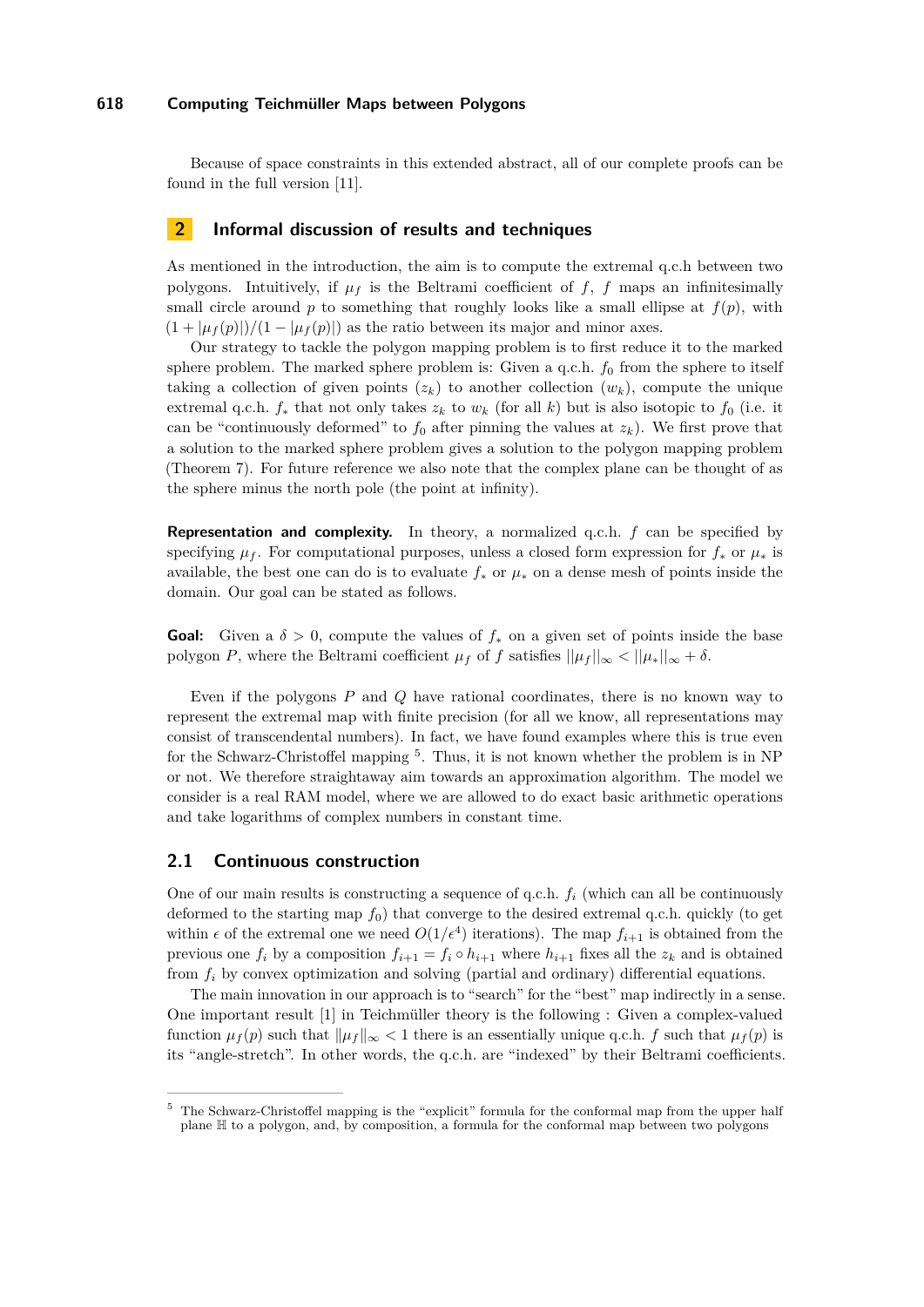<span id="page-4-0"></span>

**Figure 1** Construction of the self map  $h_i$ . Left: The map  $g^{t\alpha}$  moves  $z_i$  to a point  $z_i^{'}$  within  $O(t^2)$ . Right: The disk of radius  $r = O(t^2)$  enlarged, showing the bump function p and the direction of the flow of the vector field.

One recovers f from  $\mu_f$  by solving a partial differential equation called the *Beltrami equation*,  $f_{\bar{z}}/f_z = \mu$ .

Given the Beltrami coefficient  $\mu_i$  of  $f_i$ , we search for the best (least  $L^{\infty}$  norm) Beltrami coefficient *υ<sup>i</sup>* satisfying a certain technical condition called "infinitesimal equivalence" (Defin-ition [3\)](#page-6-0). This essentially boils down to a convex optimization problem. For a small  $t > 0$ , the q.c.h.  $g_i$  corresponding to the Beltrami coefficient  $t(\mu_i - \nu_i)$  almost fixes the  $(z_k)$ . It moves them only slightly (Figure [1](#page-4-0) left). Then we correct for this motion by flowing the images  $z'_{k} = g_{i}(z_{k})$  back to  $(z_{k})$  by solving a system of ordinary differential equations using a vector field, shown in the right side of Figure [1.](#page-4-0) We then compose these two maps.

This way, we get a map  $h_{i+1}$  which fixes the points  $(z_k)$ . Moreover, we can prove that  $f_{i+1} = f_i \circ h_{i+1}$  *has a smaller maximum angle-stretch (i.e., smaller dilatation)* than  $f_i$ . We iterate this process to converge to an arbitrarily good approximation of the desired extremal q.c.h. relatively quickly.

# **2.2 Approximation algorithm**

We discretize the continuous construction given above in order to come up with an approximation algorithm EXTREMAL modulo two basic subroutines. Along the way we come up with a subroutine (which we call INF-EXT) that finds the best piecewise constant Beltrami coefficient *v* that is infinitesimally equivalent to a given one  $\mu$ . We believe that this is an interesting technical result in its own right.

Our input is a mesh of sample points on the sphere, a triangulation of the sphere, a piecewise constant Beltrami coefficient (corresponding to the starting map  $f_0$ ), and an error tolerance *δ*. The desired output is the collection of images of these sample points under the extremal q.c.h. within the error tolerance.

We follow the same steps as in the continuous construction. There is a small technicality in that we need a special kind of triangulation, and might need to make this triangulation smaller each time we use any of our subroutines to control the errors. To this end, we use a subroutine TRIANG which is constructed using the Delaunay refinement algorithm. We take the piecewise constant Beltrami coefficient  $\mu_i$ , feed it into INF-EXT and obtain a piecewise constant Beltrami  $v_i$ . Just as in the continuous construction, we choose an appropriate  $t > 0$ and find the q.c.h.  $g_i$  corresponding to the Beltrami coefficient  $t(\mu_i - \nu_i)$ . To obtain  $g_i$  we solve the Beltrami equation using a subroutine BELTRAMI.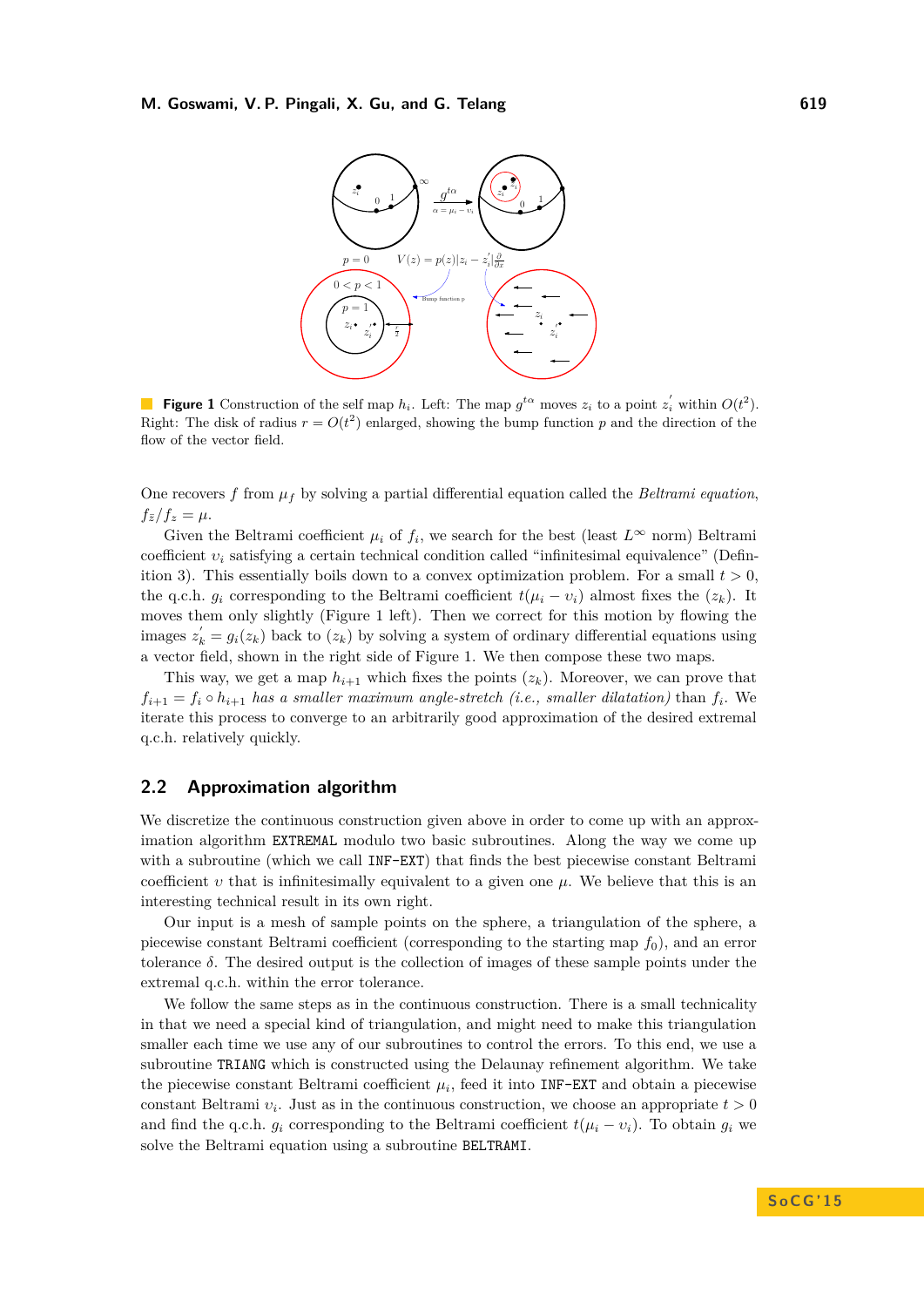The q.c.h.  $g_i$  moves the points  $(z_k)$  a bit. We remedy this by using the vector field method through a subroutine VECT-FIELD. The subroutines BELTRAMI and VECT-FIELD are standard. Then we compose the maps akin to the continuous construction. Here is where we need to assume the existence of two technical, basic subroutines PIECEWISE-COMP and PIECEWISE-INV. Once this composition is performed, we obtain a map  $f_{i+1}$  which has a smaller dilatation than  $f_i$ . We set  $f_{i+1}$  as the starting map and iterate; the algorithm terminates by producing an approximation of the desired extremal map *f*∗.

The issue with the two subroutines PIECEWISE-COMP and PIECEWISE-INV is as follows: Given piecewise constant Beltrami coefficients *α* and *β* (whose corresponding q.c.h. are *F* and *G* respectively) we want to compute a good piecewise constant approximation of the Beltrami coefficient corresponding to  $F^{-1}$  and to  $F \circ G$ . Any algorithm in computational q.c. geometry may require these subroutines. There are good candidates for such subroutines but the problem is to prove their correctness. We did not perform any complexity analysis of our algorithm simply because we do not know the complexity of the conjectural subroutines PIECEWISE-COMP and PIECEWISE-INV. But we expect our algorithm EXTREMAL (including the assumed subroutines) to run in polynomial time.

# **3 Preliminaries**

In this section we present the main players from q.c. theory involved in our construction. Various eminent mathematicians (Teichmüller, Ahlfors, Bers, Reich, Strebel, Krushkal, Hamilton, etc.) have contributed to Teichmüller theory. We refer the reader to [\[10\]](#page-14-15) and [\[15\]](#page-14-10) for some excellent introductions to Teichmüller theory.

**Quasiconformal maps and Beltrami coefficients/differentials.** For a function *f* between two open sets in the complex plane, define partials  $f_z = f_x - i f_y$  and  $f_{\bar{z}} = f_x + i f_y$ , where  $f_x$  and  $f_y$  are the partials with respect to (Euclidean coordinates) *x* and *y*. Let  $\hat{\mathbb{C}}$ denote the Riemann sphere (C union the point at infinity). A homeomorphism  $f: \hat{\mathbb{C}} \to \hat{\mathbb{C}}$ is quasiconformal provided that it satisfies the *Beltrami equation*  $f_{\overline{z}} = \mu(z) f_z$  for some complex-valued function  $\mu$  satisfying  $||\mu||_{\infty} < 1$ .  $\mu$  is called the *Beltrami coefficient*, and is a measure of the non-conformality of  $f$ . In particular, the map  $f$  is conformal if  $\mu$  is identically 0. The following theorem makes the notion of the Beltrami coefficients indexing the corresponding q.c.h. precise.

<span id="page-5-0"></span>► **Theorem 1.** *The Beltrami equation gives a one to one correspondence between the set of quasiconformal homeomorphisms of*  $\hat{\mathbb{C}}$  *that fix the points* 0*,* 1 *and*  $\infty$  *and the set of measurable complex-valued functions*  $\mu$  *on*  $\hat{C}$  *for which*  $||\mu||_{\infty} < 1$ *. Furthermore, the normalized solution*  $f^{\mu}$  *of the Beltrami equation of*  $\mu$  *depends holomorphically on*  $\mu$  *and for any*  $r > 0$  *there exists*  $\delta > 0$  *and*  $C(r) > 0$  *such that* 

$$
|f^{t\mu}(z) - z - tV(z)| \le C(r)t^2 \text{ for } |z| < r \text{ and } |t| < \delta,
$$
\n(1)

*where*  $V(z) = -\frac{z(z-1)}{\pi}$  $\int_{\pi}^{z-1} \int \int_{\mathbb{C}} \frac{\mu(\zeta) d\xi d\eta}{\zeta(\zeta-1)(\zeta-1)}$  $\frac{\mu(\zeta)a\xi a\eta}{\zeta(\zeta-1)(\zeta-z)}$ , and  $\zeta = \xi + i\eta$ .

We need some more definitions and concepts. They are summarized here:

**Composition formula.** Let  $\mu$ ,  $\sigma$  and  $\tau$  be the Beltrami coefficients of quasiconformal maps *f*<sup>*μ*</sup>, *f*<sup> $\sigma$ </sup> and *f*<sup> $\tau$ </sup> with *f*<sup> $\tau$ </sup> = *f*<sup> $\sigma$ </sup> ∘ (*f*<sup>*μ*</sup>)<sup>-1</sup>. Then

<span id="page-5-1"></span>
$$
\tau = \left(\frac{\sigma - \mu}{1 - \bar{\mu}\sigma} \frac{1}{\theta}\right) \circ (f^{\mu})^{-1}, \text{ where } p = \frac{\partial}{\partial z} f^{\mu}(z) \text{ and } \theta = \frac{\bar{p}}{p}.
$$
 (2)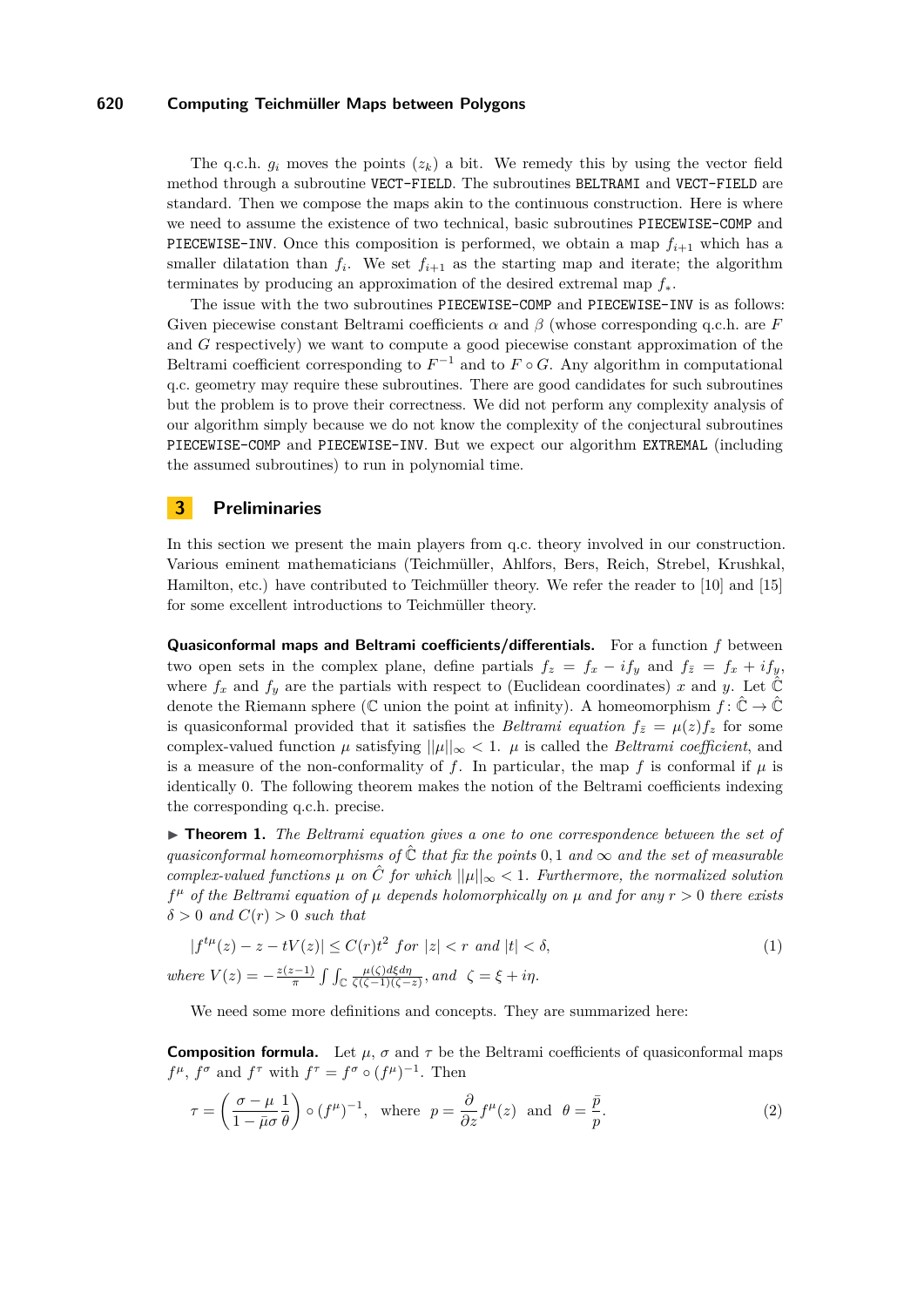**Quadratic differentials.** For  $R = \hat{C}_{\{0,1,\infty,z_1,...,z_{n-3}\}}$  (the Riemann sphere with *n* marked points, three of which are normalized to be 0, 1 and  $\infty$ ), the complex vector space formed by the linear span of the  $n-3$  functions

<span id="page-6-3"></span>
$$
\phi_k(z) = \frac{1}{z(z-1)(z-z_k)}, \quad 1 \le k \le n-3,
$$
\n(3)

is called the space of holomorphic quadratic differentials on  $R$ , denoted by  $A(R)$ .

**Equivalence relations on Beltrami coefficients.** Let *B*(*R*) denote the set of all complexvalued measurable functions on *R*. Let  $B_1(R) = \{ \mu \in B(R) : ||\mu||_{\infty} < 1 \}.$  Given two coefficients  $\mu$  and  $\nu$  in  $B_1(R)$ , denote the solution to their respective normalized<sup>[6](#page-6-1)</sup> Beltrami equations as  $f^{\mu}$  and  $f^{\nu}$ . Let  $R_0$  and  $R_1$  denote two marked spheres. The following definition concerns maps from  $R_0$  to  $R_1$ .

<span id="page-6-2"></span>**► Definition 2** (Global equivalence). *µ* and *v* are called globally equivalent  $(µ \sim_q v)$  if:

**1.**  $f^{\mu}(z_i) = f^{\nu}(z_i) \,\forall i.$ 

**2.** The identity map from  $R_1$  to  $R_1$  is homotopic to  $f^v \circ (f^{\mu})^{-1}$  via a homotopy consisting of quasiconformal homeomorphisms.

A Beltrami coefficient *υ* is called trivial if it is globally equivalent to 0. A Beltrami coefficient with the least  $L_{\infty}$  norm in its global class is called globally extremal. *In other words, the marked sphere problem specifies as input a Beltrami coefficient*  $\mu$ *, and asks to output the extremal Beltrami coefficient*  $\mu_*$  *that is globally equivalent to*  $\mu$ *.* 

<span id="page-6-0"></span>**Definition 3** (Infinitesimal equivalence).  $\mu$  and  $\nu$  are infinitesimally equivalent (written  $\mu \sim_i \nu$ ) if  $\int_R \mu \phi = \int_R \nu \phi$  for all  $\phi \in A(R)$ , with  $||\phi|| = 1$ . A Beltrami coefficient *v* is called infinitesimally trivial if it is infinitesimally equivalent to 0.

**► Definition 4** (Infinitesimally extremal). A Beltrami coefficient *v* is called infinitesimally extremal if  $||v||_{\infty} \le ||\mu||_{\infty}$  for all  $\mu \sim_i v$ .

**Optimality condition.** The importance of the infinitesimally extremal Beltrami coefficients is conveyed by the celebrated Hamilton-Krushkal, Reich-Strebel, necessary and sufficient condition for optimality. Informally, this theorem states that a Beltrami coefficient  $\mu_*$  is globally extremal if and only if it is infinitesimally extremal and the corresponding q.c.h. takes the domain to the desired target. See [\[10\]](#page-14-15) for a precise statement.

Another important fact is that for all the cases we are interested in, any globally extremal Beltrami coefficient is of Teichmüller form – it can be written as  $\mu_* = k_* \phi / |\phi|$ , for a unique constant  $k_* < 1$  and a unique quadratic differential  $\phi \in A(R)$ .

**An important remark on the optimality condition.** Note that given a starting  $\mu$ , the  $\nu$ that is extremal in the infinitesimal class of  $\mu$  will be of Teichmüller form. However, *it will generally not be globally equivalent to*  $\mu$ . This is why we have an iterative procedure – if  $\nu$ was also globally equivalent to  $\mu$  we would be done in one step. We use  $\nu$  and  $\mu$  to obtain  $\mu_1$ . and inductively  $\nu_1$  to obtain  $\mu_2$  and so on, to get to the globally extremal  $\mu^*$  which is in the same global class as  $\mu$  and is infinitesimally extremal in its class, and hence is of Teichmüller form.

<span id="page-6-1"></span><sup>&</sup>lt;sup>6</sup> Fixing the points 0,1 and  $\infty$ . Hence the freedom of Möbius transformation is accounted for.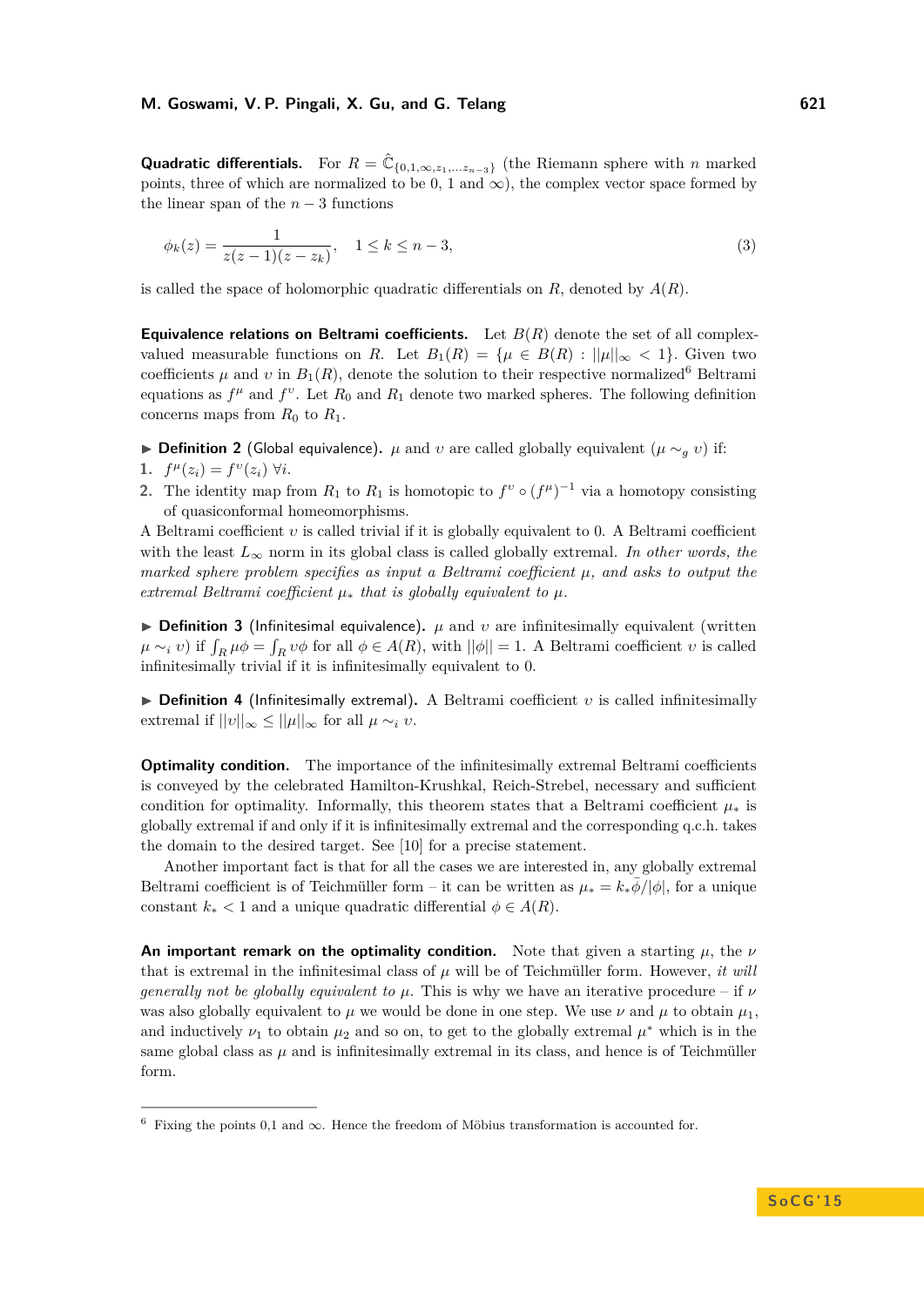

**Figure 2** An example of a Teichmüller map between pentagons. If  $\phi_1$  and  $\phi_2$  are a basis of the space of quadratic differentials, the above map corresponds to the solution to the Beltrami equation of  $\mu = \frac{\bar{\phi}}{8\phi}$ , where  $\phi = \frac{1}{3}\phi_1 + \frac{2}{3}\phi_2$ . On the right is the same map when pulled to the unit disks via the Riemann mapping.

# **4 Problem statement and main theorems**

In this section we first describe the polygon mapping and the marked sphere problems, and prove that the marked sphere problem is more general. We will then proceed to state our main results.

# **4.1 Problem statements and reduction**

Let *P* and *Q* be two *n*-gons<sup>[7](#page-7-0)</sup> in the plane. Let  $\{v_i\}_{i=1}^n$  and  $\{v'_i\}_{i=1}^n$  be an ordering of the vertices of *P* and *Q*, respectively. The fact that the polygons are conformally equivalent to the upper half plane H, and that composition by conformal maps does not change the dilatation imply that an  $n$ -gon is essentially the same as  $\mathbb H$  with  $n$  marked points on the boundary  $\partial \mathbb{H} = \mathbb{R}$ .

<span id="page-7-2"></span>▶ **Problem 5** (Polygon mapping problem).  $Given \{z_1, ...z_n, w_1, ...w_n\} \in \partial \overline{\mathbb{H}}$ , find  $\tilde{f}_* : \overline{\mathbb{H}} \to \overline{\mathbb{H}}$  $(with \; Beltrami \; coefficient \;  $\mu_*$ ) \; satisfying:$ 

- **1.**  $\tilde{f}_*$  *is a quasiconformal homeomorphism of*  $\overline{\mathbb{H}}$  *to itself.*
- **2.**  $\tilde{f}_*(z_i) = w_i, i \in \{1, ...n\}$
- **3.**  $||\tilde{\mu}_*||_{\infty} \leq ||\mu_f||_{\infty}$  *for all f satisfying (1) and (2) above.*

Note that by Teichmüller's theorems the above  $\tilde{f}_*$  exists and is unique. We state the marked sphere problem next, and show that it is in fact a generalization of the polygon mapping problem.

<span id="page-7-1"></span>▶ **Problem 6** (Marked sphere problem). *Given*  $\{z_1, ... z_{n-3}, z_{n-2} = 0, z_{n-1} = 1, z_n = \infty\},$  $\{w_1, ... w_{n-3}, w_{n-2} = 0, w_{n-1} = 1, w_n = \infty\}$ , and  $f_0 : \hat{\mathbb{C}} \to \hat{\mathbb{C}}$  such that  $f_0(z_i) = w_i$ , find  $f_* : \hat{\mathbb{C}} \to \hat{\mathbb{C}}$  *satisfying:* 

- **1.**  $f_*$  *is a quasiconformal homeomorphism of*  $\hat{\mathbb{C}}$  *to itself.*
- **2.**  $f_*$  *is isotopic to*  $f_0$  *relative to the points*  $\{0, 1, \infty, z_1, ... z_{n-3}\},$  *i.e.*  $f_*(z_i) = w_i$ *.*
- **3.**  $||\mu_*||_{\infty} \le ||\mu_f||_{\infty}$  *for all f satisfying (1) and (2) above.*

We call the base  $z_i$ -marked sphere R and the target  $w_i$ -marked sphere S from now on. The reason why the marked sphere problem requires a starting map  $f_0$  as input is that by Teichmüller's theorem, the extremal map exists and is unique within each isotopy class. The following theorem shows that Problem [6](#page-7-1) is indeed general.

<span id="page-7-0"></span><sup>&</sup>lt;sup>7</sup> We allow for  $\infty$  to be a vertex of the polygon.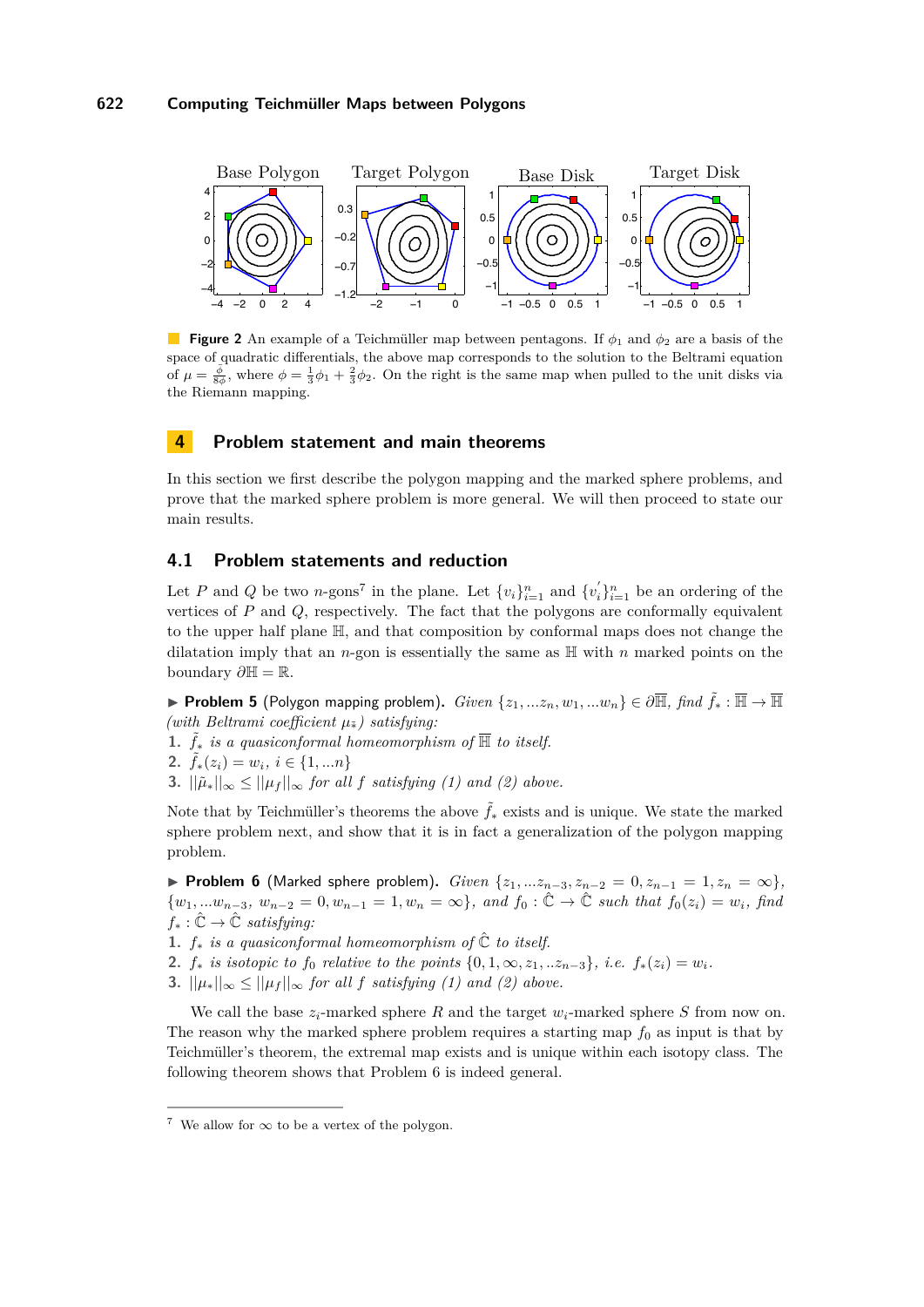<span id="page-8-1"></span>▶ **Theorem 7** (Reduction). An algorithm for Problem [6](#page-7-1) can be used to give a solution to *Problem [5.](#page-7-2)*

**Proof sketch.** Consider an instance of the polygon mapping problem, and map the polygons conformally in linear time using [\[2\]](#page-13-3) to the upper-half plane such that the vertices go to points on the real line. Then, using a piecewise affine function  $f_0$  map the corresponding upper half-planes to one another taking the vertices to the vertices. Since  $f_0$  is real on  $\mathbb{R}$ , we extend it by symmetry to the entire Riemann sphere. Call this extended map *f*. This then provides us a special instance of the marked sphere problem, where all the marked points are on the real line. We then prove that the extremal map  $f_*$  homotopic to  $f$  is symmetric, and that the restriction of *f*<sup>∗</sup> to the upper half plane solves the original polygon mapping problem. Full proof in [\[11\]](#page-14-14).

# **4.2 Results**

Denote the Beltrami coefficient of  $f_0$  by  $\mu_0$ . We want to obtain  $\mu_*$  that is globally equivalent (Definition [2\)](#page-6-2) to  $\mu_0$  and has the smallest  $L_{\infty}$  norm in this global class. We will obtain a sequence of q.c.h.  $f_i$  (and their Beltrami coefficients  $\mu_i$ ) that in the limit converge to the unique extremal map  $f_*$  (and the dilatations of  $\mu_i$  will converge to the dilatation of  $\mu_*$ ). All the  $\mu_i$  lie in the same global class – that of  $\mu_0$ . The main difficulty we overcome is that since the global class of  $\mu_0$  does not have a "nice" structure (e.g. it is not convex in the generic case; in fact the only way to know whether two Beltrami coefficients  $\mu_1$  and  $\mu_2$  are in the same global class is to solve their Beltrami equations). To overcome this, we break up this minimization over the global class of  $\mu_0$  into a sequence of minimizations over the infinitesimal classes (Definition [3\)](#page-6-0) of  $\mu_i$  (that are convex domains) and solutions of differential equations.

We will first present our main theorem in the continuous setting. By the "continuous setting" we mean that we assume the existence of black boxes that solve all the sub-problems involved exactly; e.g. given a Beltrami coefficient  $\mu$ , we can get  $f^{\mu}(z)$  for any *z* exactly.

<span id="page-8-0"></span>I **Theorem 8** (Limiting procedure for Marked Sphere Problem)**.** *There exists a sequence of q.c.h. f<sup>i</sup> s.t.:*

- **1. Isotopic:**  $f_i$  *is isotopic to*  $f_0$ *, and*  $f_i(z_j) = w_j$ *, for all i and j.*
- **2. "Explicit" construction:** Let  $v_i$  be the extremal coefficient in the infinitesimal class of  $\mu_i$ . *Then*  $\mu_{i+1}$  *is an "explicit function" of*  $\mu_i$  *and*  $\nu_i$  *in that it can be obtained by solving two differential equations depending only on*  $\mu_i$  *and*  $\nu_i$ *.*
- **3. Uniform Convergence:**  $f_i \to f_*$  *uniformly and*  $\|\mu_i\|_{\infty} \to \|\mu_*\|_{\infty}$  *as*  $i \to \infty$ *.*
- **4. Fast convergence:** *There exist constants*  $C > 0$  *and*  $\delta_0 > 0$  *such that for all*  $\delta < \delta_0$  *and for all*  $i \ge C/(\delta^4(1 - ||\mu_0||_{\infty})^2)$  *we have*  $||\mu_i||_{\infty} - k_* < \delta$ *.*

Basically, getting  $v_i$  from  $\mu_i$  is the convex optimization part, and getting  $\mu_{i+1}$  from  $\mu_i$ and *υ<sup>i</sup>* requires solving differential equations.

Now we proceed to the discrete implementation of our procedure. We represent all Beltrami coefficients as piecewise constant coefficients<sup>[8](#page-8-2)</sup> on a fine mesh. Every step of the continuous procedure mentioned above is shown to have a discrete analogue. The mesh we

<span id="page-8-2"></span><sup>8</sup> In fact, the existence of the solution to the Beltrami equation of an arbitrary  $\mu \in L^{\infty}$  with  $||\mu||_{\infty} < 1$ was shown by 1) first showing the existence of the solution to a piecewise constant  $\mu$ <sup>'</sup>, 2) sewing the individual piecewise q.c. maps along the boundary, and 3) taking a limit of such piecewise constant coefficients  $\mu_n \to \mu$  and showing that the maps converge.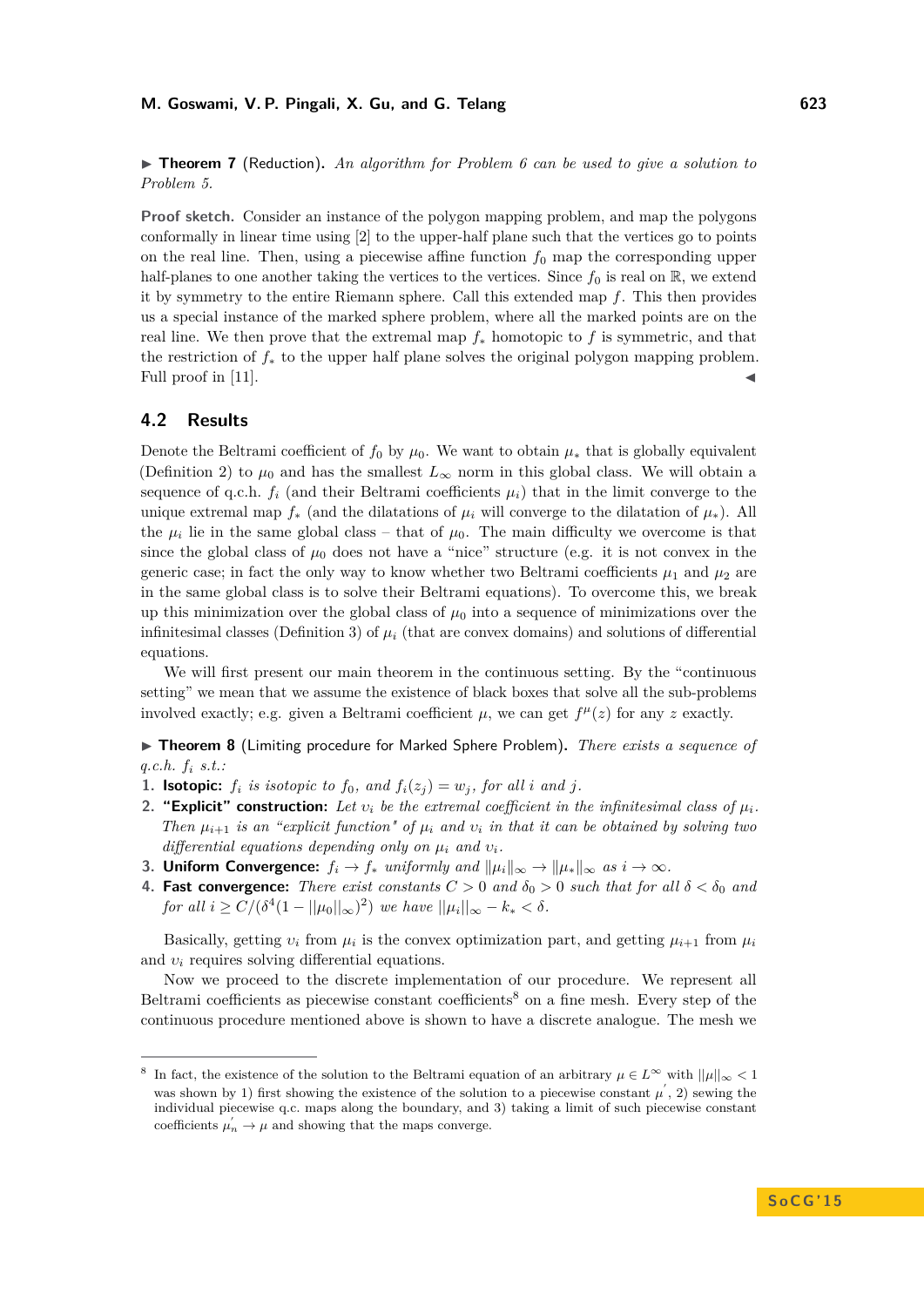will be working on depends on the error tolerance  $\delta$  required. The first theorem tells us how to discretise the convex optimization part.

<span id="page-9-0"></span>**Fineorem 9** (Discrete infinitesimally extremal). *Given an error tolerance*  $0 < \delta < 1$ , a *collection of n marked points*  $z_1, z_2, \ldots z_n$ *, a triangulation*  $\Delta_{\epsilon}$  *and a piecewise constant Beltrami coefficient*  $\mu$  *(where*  $|\mu| < 1$  *on every triangle), there exists an algorithm* INF-EXT *that computes a piecewise constant Beltrami coefficient*  $\hat{v}$  *such that*  $|\hat{v}|-||v||_{\infty} < \delta$  *everywhere.* 

Now we proceed towards the other steps. Computational quasiconformal theory is a field still in its infancy, and very few error estimates on these widely-used discretizations are known. We introduce two subroutines PIECEWISE-COMP and PIECEWISE-INV (their precise definitions are in section [6\)](#page-11-0) that concern the discretization of compositions and inverses of quasiconformal maps. Assuming the existence of the subroutines PIECEWISE-COMP and PIECEWISE-INV we construct an approximation algorithm for the Teichmüller map.

<span id="page-9-1"></span>I **Theorem 10** (Teichmüller Map Algorithm)**.** *Assume the existence of the aforementioned subroutines. Given a triangulation*  $T_0$  *that includes n marked points*  $z_1, \ldots, z_n$ *, a mesh of sample points S, an error tolerance*  $\delta$ *, and a piecewise constant Beltrami coefficient*  $\mu_0$ *whose corresponding g.c.h.*  $f_0$  *satisfies*  $f_0(z_i) = w_i$ , there exists an algorithm EXTREMAL that *computes*  $\Delta_{\epsilon}$ , and the images of *S up to an error of δ under a q.c.h. F having a piece-wise constant (in the computed triangulation) Beltrami coefficient*  $\mu_F$  *such that* 

- **1.**  $\|\mu_F\|_{\infty} \|\mu_*\|_{\infty} < \delta$  where  $\mu_*$  is the Beltrami coefficient of the extremal quasiconformal *map on the marked sphere in the isotopy class of*  $f_0$ .
- **2.**  $|F(z_i) w_i| = O(\delta)$ .

Thus our main result in the discrete case is a reduction of this approximation problem to two basic subroutines. We do not address the complexity of our approximation algorithm and expect that (along with the two conjectural subroutines) our algorithm runs in polynomial time.

# <span id="page-9-3"></span>**5 The continuous construction**

We first summarize our construction of the sequence  $\{f_i\}$  of q.c.h. that converge to the extremal map. At step *i*, given the q.c.h.  $f_i$  with Beltrami coefficient  $\mu_i$ , let  $v_i$  denote the infinitesimally extremal Beltrami coefficient in the infinitesimal class of  $\mu_i$ . Let  $k_i = ||\mu_i||_{\infty}$ and  $k_i^0 = ||v_i||_{\infty}$ . Observe that  $\mu_i - v_i$  is infinitesimally trivial (Definition [3\)](#page-6-0).

**1.** Choose *t* such that

<span id="page-9-2"></span>
$$
t = \min\left(\frac{3}{4}, C_1, \frac{\epsilon}{4}, \sqrt{\frac{\epsilon}{2C_2}}, \frac{(k_i - k_i^0)^2 (1 - k_i^2)}{1 - k_i^2 + C_2}\right),\tag{4}
$$

where  $\epsilon \le \min(1/2, (k_i - k_i^0)/8)$ , and  $C_1$  and  $C_2$  are two explicit constants derived in the full version[\[11\]](#page-14-14).

- **2.** Use Subsection [5.1](#page-10-0) to construct a quasiconformal self-homeomorphism  $h_i$  of the base *zk*-marked sphere such that
	- $\mu_h$  is globally trivial (hence  $h_i(z_k) = z_k$  for all *k*).
	- $||\mu_h t(\mu_i \nu_i)||_{\infty} < C_2 t^2$ , where  $C_2$  is the same constant as in [\(4\)](#page-9-2).
- **3.** Form  $f_{i+1} = f_i \circ (h_i)^{-1}$ . It turns out that  $f_{i+1}$  has smaller dilatation than  $f_i$  (by Lemma [11\)](#page-10-1).
- **4.** Reiterate with  $f_{i+1}$  as the starting map.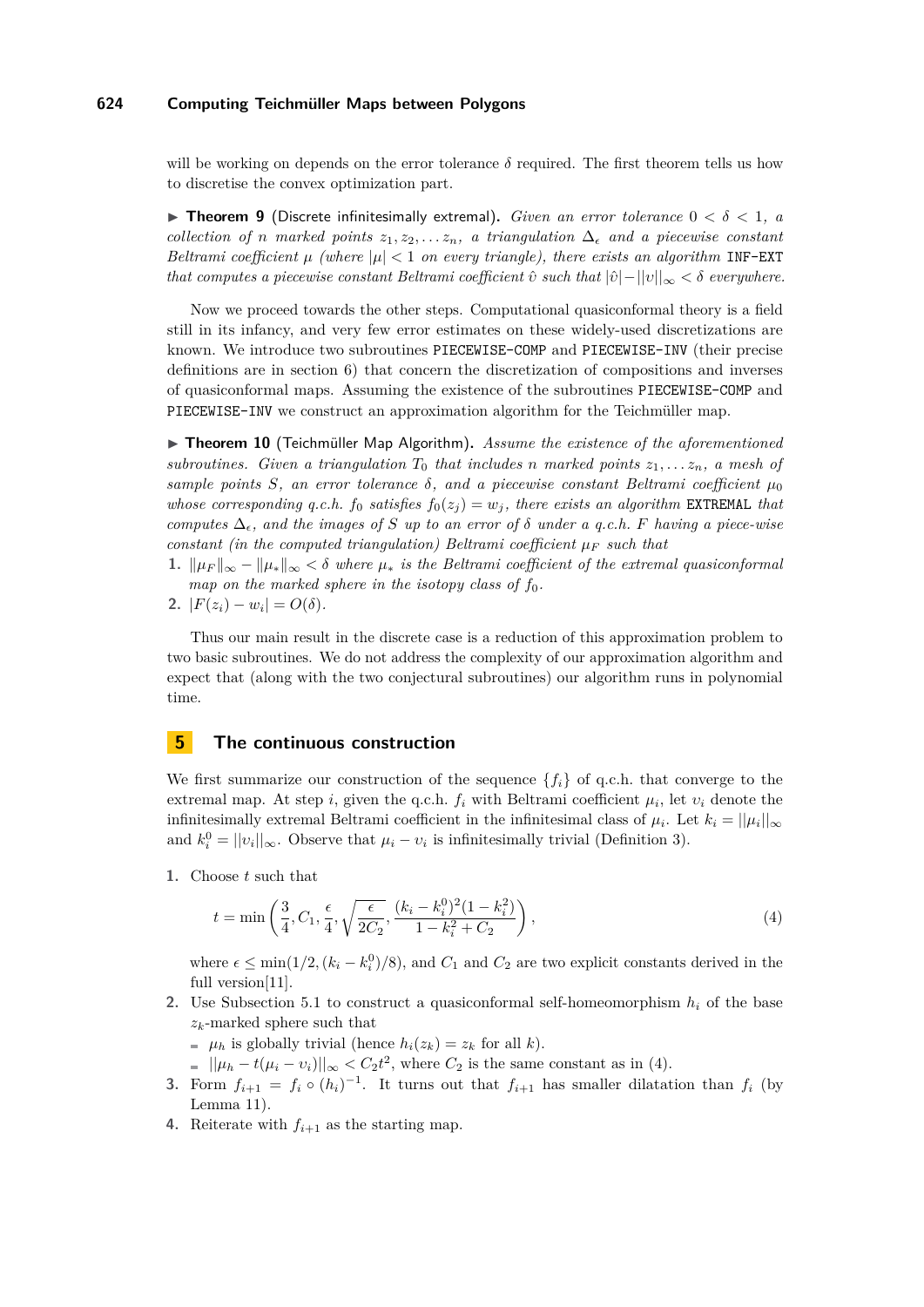The second to last step i.e., calculating the composition  $f_{i+1} = f_i \circ (h_i)^{-1}$  is the main point of the construction. To our knowledge, this is the first "constructive" way to produce a map having a smaller dilatation than a given one. The heart of this step is the following crucial lemma (proof in [\[11\]](#page-14-14)):

<span id="page-10-1"></span>I **Lemma 11** (Decreasing dilatation)**.** *Let υ<sup>f</sup> be the infinitesimally extremal Beltrami coefficient in the infinitesimal class of*  $\mu_f$ . Let  $\mu_h(t)$  be a curve of Beltrami coefficients with the *following properties:*

**1.**  $\mu_h(t)$  *is globally trivial.* 

**2.**  $\mu_h(t) = t(\mu_f - \nu_f) + O(t^2).$ 

*Denote the solution to the Beltrami equation of*  $\mu_h(t)$  *by*  $h_t$ *. Then*  $\exists \delta > 0$  *such that*  $\forall t < \delta$ *, the map*  $f_t = f \circ (h_t)^{-1}$  *has smaller dilatation than*  $f$ *.* 

**Proof sketch of Theorem [8.](#page-8-0)** Assume for now that the map  $h_i$  produced in each step satisfies the conditions of Lemma [11.](#page-10-1) Let  $k_i = ||\mu_i||_{\infty}$  be the  $L^{\infty}$  norm of the Beltrami coefficient of  $f_i$ (the starting map at step *i*), and  $k_i^0 = ||v_i||_{\infty}$  where  $v_i$  is infinitesimally extremal. We lower bound the decrease  $d = k_i - k_{i+1}$  in the dilatation in step 3 in terms of  $k_i - k_i^0$ . This is bounded below further by an expression which is in terms of  $k_i - k_*$  (the distance from the extremal map). This is accomplished using Teichmüller's contraction principle, which gives a quantitative version of the following fact: If a Beltrami coefficient  $\mu$  is close to the infinitesimally extremal coefficient *υ*, then it is also close to the globally extremal coefficient  $\mu_*$ . Once we have *d* in terms of  $k_i - k_*$ , a standard geometric series argument coupled with a theorem on uniform convergence of sequences of q.c.h. on the sphere completes the proof.

#### <span id="page-10-0"></span>**5.1 Constructing the self homeomorphisms**

Starting at the *i*th step with a q.c.h. *f<sup>i</sup>* , we now show how to construct the self homeomorphism  $h_i$  required by Lemma [11.](#page-10-1) We simplify notation by suppressing the index  $i$ , keeping in mind that this is the *i*th step of the procedure. Thus  $\mu$  and  $\mu_h$  will denote the Beltrami coefficients of *f<sup>i</sup>* and *h<sup>i</sup>* , respectively. Also, *υ* is the infinitesimally extremal Beltrami coefficient in the infinitesimal class of *µ*.

Let  $\alpha = \mu - \nu$ , *t* be as in Equation [\(4\)](#page-9-2), and let  $g^{t\alpha}$  be the normalized solution to the Beltrami equation for  $t\alpha$ . Denote  $g^{t\alpha}(z_k)$  by  $z'_k$ . As a consequence of the mapping theorem Theorem [1](#page-5-0) that  $z'_k$  is not very far from  $z_k$  (the "error" is  $O(t^2)$ ).

We will first construct another homeomorphism  $K_{\mathbf{v}}$  from  $\hat{\mathbb{C}}$  to itself which satisfies  $K_{\mathbf{v}}(z_k^{\prime}) = z_k$ . We then define the required self homeomorphism  $h = K_{\mathbf{v}} \circ g^{t\alpha}$ . The construction of  $K_{\mathbf{v}}$  will be via a vector field method. A summary of this vector field method is as follows.

Let  $\{D_1, \dots, D_{n-3}\}\$  denote disjoint open disks centered at  $z_k$ . Choosing the radius of each disk to be  $r = d/4$ , where  $d = \max_{1 \leq k, l \leq n-3} |z_k - z_l|$  ensures disjointness. We will fix these disks once and for all.

We first construct a self homeomorphism  $K_v^k$  of  $\hat{\mathbb{C}}$  which is the identity map outside  $D_k$ , and maps  $z'_k$  to  $z_k$ . By means of a rotation we can assume that  $z'_k$  is real and greater than *zk*. Consider the vector field

$$
X(z) = p(z)(z'_{k} - z_{k})\frac{\partial}{\partial x},
$$

where  $p(z)$  is a  $C^{\infty}$  function identically zero outside  $D_k$ , and identically 1 inside the disk of radius  $r/2$  around  $z_k$ , denoted as  $D'_k$ . Let  $\gamma$  be the one parameter family of diffeomorphisms associated with this vector field (i.e. the flow of this field). We denote the time parameter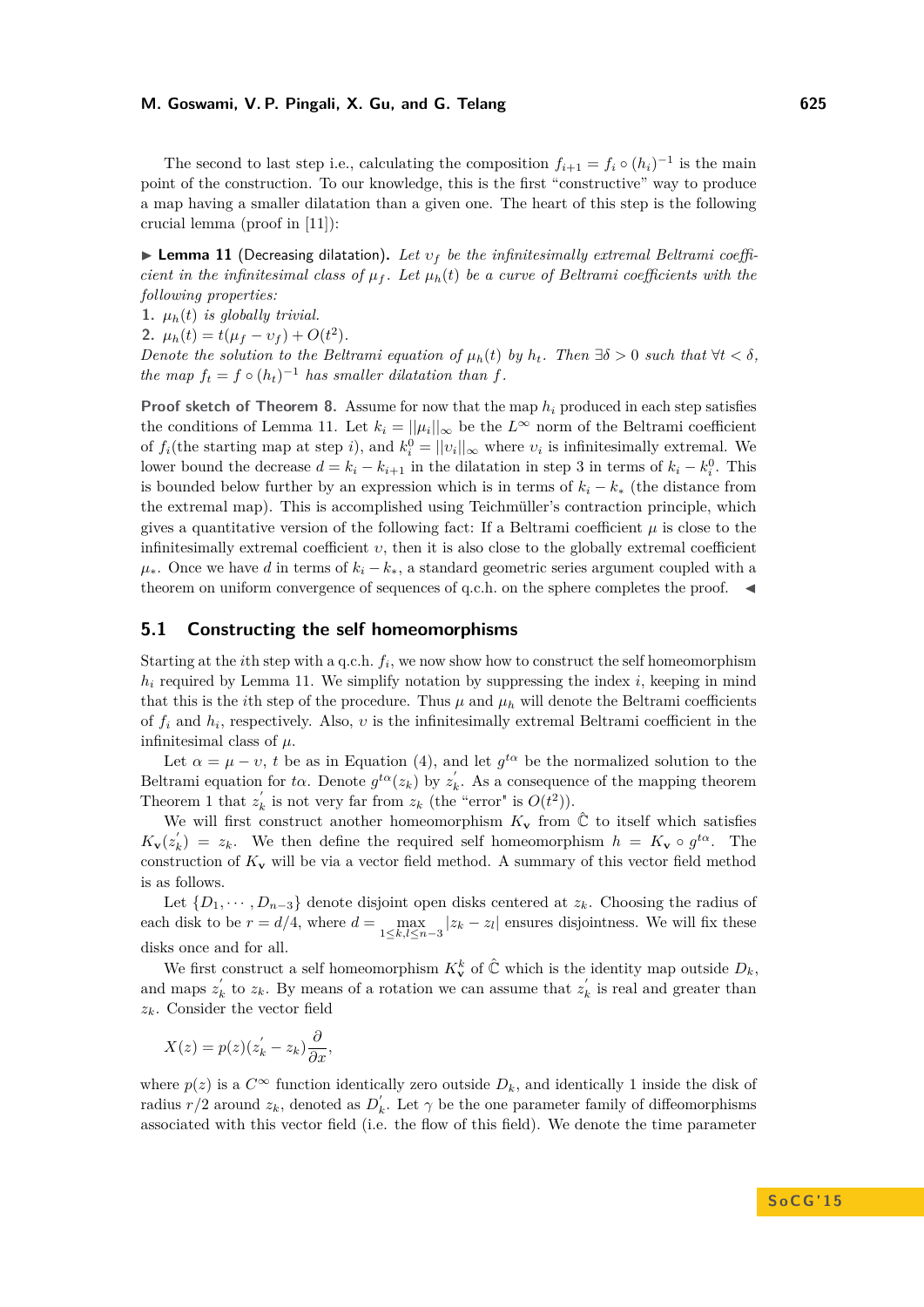by *s* and note that the diffeomorphism  $\gamma_1$  sends  $z'_k$  to  $z_k$ . We denote this diffeomorphism  $\gamma$  at  $s = 1$  by  $K_{\mathbf{v}}^k$ . Now define  $K_{\mathbf{v}} = K_{\mathbf{v}}^{n-3} \circ K_{\mathbf{v}}^{n-2} \cdots \circ K_{\mathbf{v}}^1$ , and  $h = K_{\mathbf{v}} \circ g^{t\alpha}$ . This is the desired "correction" that ensures that the q.c.h. *h* is indeed a self map.

Using PDE theory of the Beltrami equation, we then prove that the Beltrami coefficient of  $h_i$  so obtained does satisfy the hypothesis of Lemma [11.](#page-10-1) This completes all the details of our continuous construction.

# <span id="page-11-0"></span>**6 The approximation algorithm**

Here we present details of our approximation algorithm. Near the marked points the mesh is made up of (triangulated) regular polygons, whose number of vertices and radii depend on *δ*. The mesh is a triangulation with edge lengths bounded above by an appropriate  $\epsilon$  that depends on  $\delta$ . We call this triangulation a canonical triangulation  $\Delta_{\epsilon}$  of size  $\epsilon$ . Its precise definition can be found in the full version [\[11\]](#page-14-14). We describe the convex optimization part of our algorithm next.

# **6.1 INF-EXT**

We want to discretize the operator  $\mathcal{P}(\mu)$  which returns *v* with the least  $L^{\infty}$  norm satisfying  $\int_R v \phi_i = \int_R \mu \phi_i$  for all  $\phi_i$  in Equation [\(3\)](#page-6-3). Note that the starting  $\mu$  is piecewise constant at the start of every iteration.

 $\triangleright$  **Observation 12.** *The integral of*  $\phi_i$  *over any triangle*  $t_i$  *can be computed analytically. We note that this formula involves taking the logarithm of a complex number.*

We approximate *υ* by piecewise constant Beltrami coefficients. The constraints for infinitesimal equivalence become linear constraints of the form  $Ax = b$ , where  $A(i, j)$ th equals  $\int_{t_j} \phi_i$ , *x* is the vector of unknown values of the piecewise constant *v* on a triangle, and *b* is the vector of  $\int_{t_j} \mu_j \phi_i$ , where  $\mu_j$  is the value of  $\mu$  on triangle  $t_j$ . If *A*, *x* and *b* are real, an  $L^{\infty}$  minimization can be formulated as a linear program. In our case, we break the vectors and matrices into their real and complex parts, and then we can formulate the program as a quadratically constrained quadratic program. Although in general they are NP-hard to solve, in the the full version [\[11\]](#page-14-14) we show that our program involves positive semi-definite matrices, and it is known that such instances can be solved in polynomial time using interior-point methods [\[20\]](#page-14-16).

I **Lemma 13** (INF-EXT)**.** *There exists an algorithm* INF-EXT *that, given a piecewise constant*  $\mu$  *on*  $\Delta_{\epsilon}$  *returns a piecewise constant*  $\hat{v}$  *such that*  $\max_{t_i} \hat{v}(t_j) \leq \max_{t_i} \beta(t_j)$ *, where*  $\beta$  *is any piecewise constant (on*  $\Delta_{\epsilon}$ ) Beltrami coefficient that is infinitesimally equivalent to  $\mu$ .

With this, we are now in a position to prove Theorem [9,](#page-9-0) which says that this piecewise approximation  $\hat{v}$  is not very far from the true infinitesimally extremal  $v$ . The full proof is relegated to the journal version [\[11\]](#page-14-14).

# **6.2 Description of EXTREMAL**

Apart from the subroutine INF-EXT we require a few more subroutines to discretize our procedure.

**■** TRIANG. The input is a set of points S, a size M, and a triangulation  $\Delta_{\epsilon}$ . The output of TRIANG is a triangulation  $\Delta_{\epsilon'}$  of the given size M containing S such that  $\Delta_{\epsilon'}$  is a refinement of  $\Delta_{\epsilon}$ .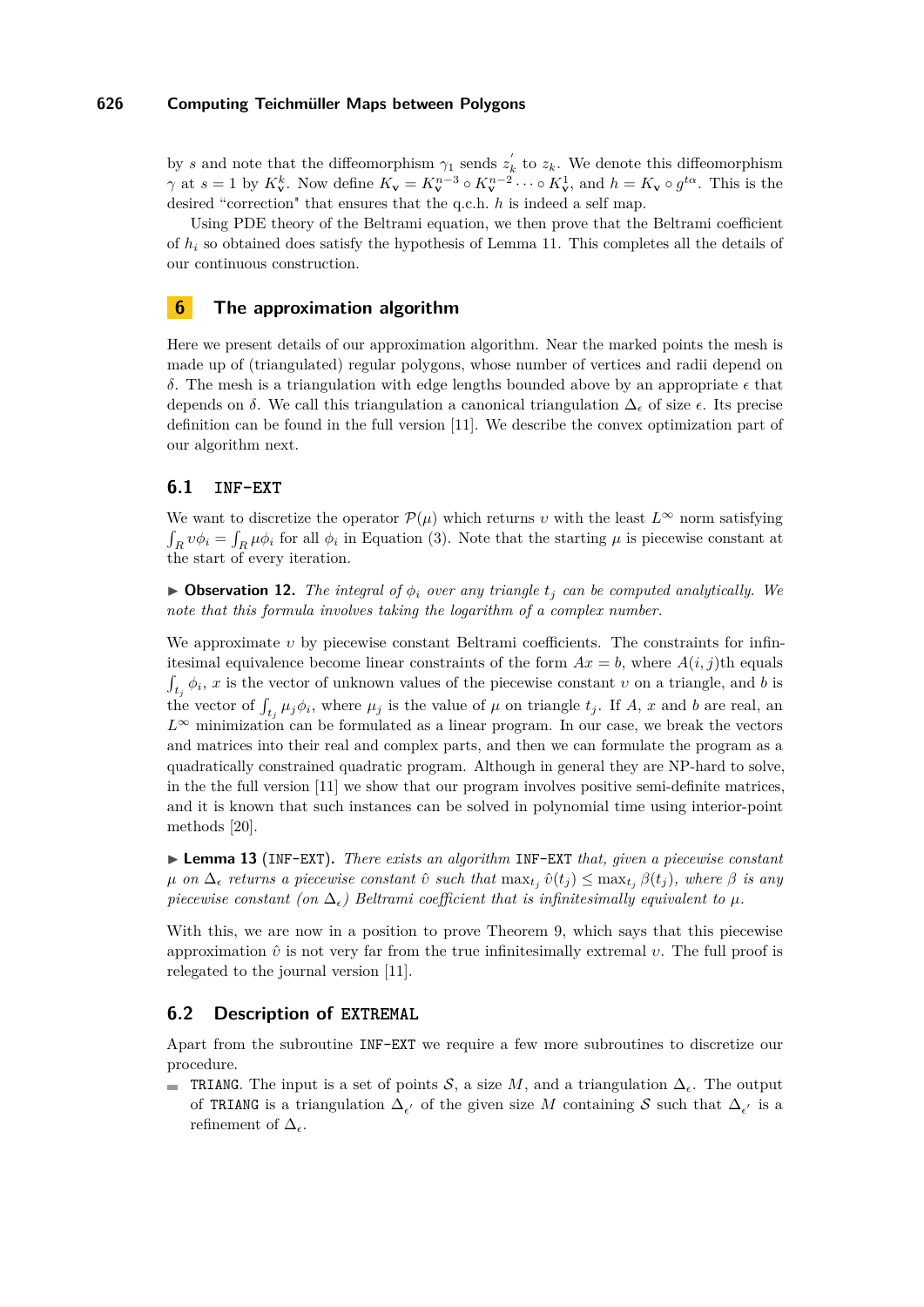- **BELTRAMI.** The input is a triangulation  $\Delta_{\epsilon}$  of the plane, a piecewise constant Beltrami coefficient  $\mu$ , and error tolerance *δ*. The output of BELTRAMI is a triangulation  $\Delta'$ <sub>ε</sub> that is a refinement of  $\Delta_{\epsilon}$ , and the images  $\hat{f}(v_i)$  of the vertices  $v_i \in \Delta_{\epsilon}'$  such that  $|f^{\mu}(v_i) - \hat{f}(v_i)| < \delta.$
- **VECT-FIELD**. The input is a  $C^k$  (*k* sufficiently large, e.g.  $k > 10$ ) vector field *X* (written  $\overline{\phantom{a}}$ as a formula in terms of elementary functions), a triangulation  $\Delta_{\epsilon}$ , and an error tolerance *δ*. The output is a triangulation  $\Delta'_{\epsilon}$  that is a refinement of  $\Delta_{\epsilon}$ , the images of  $v_i \in \Delta_{\epsilon}$ up to error  $\delta$  under a  $C^k$  diffeomorphism  $\gamma_x$  corresponding to the flow along X, and a piecewise smooth Beltrami coefficient that approximates  $\mu_{\gamma_x}$  up to error  $\delta$ .
- PIECEWISE-COMP. The input is a triangulation  $\Delta_{\epsilon}$ , two piece-wise constant Beltrami coefficients  $\mu_1$  and  $\mu_2$  (corresponding to q.c.h.  $f_1$  and  $f_2$  respectively), and error tolerances *δ*<sub>1</sub> and *δ*<sub>2</sub>. The output is a triangulation  $\Delta_{\epsilon'}$  that is a refinement of  $\Delta_{\epsilon}$ , a piecewise constant Beltrami coefficient  $\mu_{\text{comp}}$  that approximates the Beltrami coefficient of the composition  $f_3 = f_1 \circ f_2$  within error  $\delta_1$  in the  $L^\infty$  topology, and the images  $f_3(v_a)$  of the vertices  $v_a$  of  $\Delta_{\epsilon'}$  up to an error of  $\delta_2$ .
- PIECEWISE-INV. The input is a triangulation  $\Delta_{\epsilon}$ , a piecewise constant Beltrami coefficient  $\mu$  (corresponding to q.c.h. *f*), and error tolerances  $\delta_1$  and  $\delta_2$ . The output is a triangulation  $\Delta_{\epsilon'}$  that is a refinement of  $\Delta_{\epsilon}$ , a piecewise constant Beltrami coefficient  $\mu_{\text{inv}}$  that approximates the Beltrami coefficient of  $f^{-1}$  within error  $\delta_1$  in the  $L^{\infty}$  topology, and the images  $f^{-1}(v_a)$  of the vertices of  $\Delta_{\epsilon'}$  up to an error of  $\delta_2$ .

**EXTREMAL** The algorithm summarized below is based on Section [5.](#page-9-3)

- Use TRIANG to produce a triangulation of size required by INF-EXT to run within an error of  $\delta^{10}$ .
- $\blacksquare$  Loop  $i = 1$  to N where N is the number of iterations in Theorem [8](#page-8-0) to produce the result within an error of *δ/*2.
	- **1.** Use INF-EXT to produce  $v_i$  from  $\mu_i$  within an error of  $\delta^{10}$ . If  $v_i = \mu_i$  then stop.
	- **2.** Find  $t_i$  by Equation [\(4\)](#page-9-2), using  $k_0$  as  $||v_i||_{\infty}$ .
	- **3.** Invoke BELTRAMI for the coefficient  $t_i(\mu_i \nu_i)$  to find the images of the marked points within an accuracy of  $t_i^3$ .
	- **4.** Define the vector field *X* as in the continuous construction using a piecewise polynomial version of the bump function (that is  $C^{10}$  for instance). Then call VECT-FIELD to find a piecewise constant Beltrami coefficient up to an error of  $t_i^3$ .
	- **5.** Use PIECEWISE-COMP to compose the Beltrami coefficients of step 3 and step 4 within an error  $(\|\mu_i\| - \|v_i\|)^5$  for the Beltrami coefficient and  $\delta/i^2$  for the q.c.h.
	- **6.** Use PIECEWISE-INV to find the Beltrami coefficient of the inverse of the q.c.h. of step 5, up to the same error as that in step 5.
	- **7.** Call PIECEWISE-COMP to compose  $\mu_i$  and the Beltrami coefficient of step 6 to form  $\mu_{i+1}$  (up to the same error as that in step 5).

#### **Implementing TRIANG, BELTRAMI and VECT-FIELD**

**1.** TRIANG. Given a set of *n* points, we can obtain the Delaunay triangulation in  $O(n \log n)$ time. While implementing TRIANG we first compute the Delaunay triangulation of all the points falling inside a triangle of the given triangulation. The we connect the vertices on the convex hull of such a set of points to one of the three vertices of the triangle they lie in. If this complete triangulation is not yet size  $M$ , we make the mesh denser by adding points as in [\[21\]](#page-14-17) (points are added to either the circumcenters of triangles or mid-points of edges), until we reach the desired size.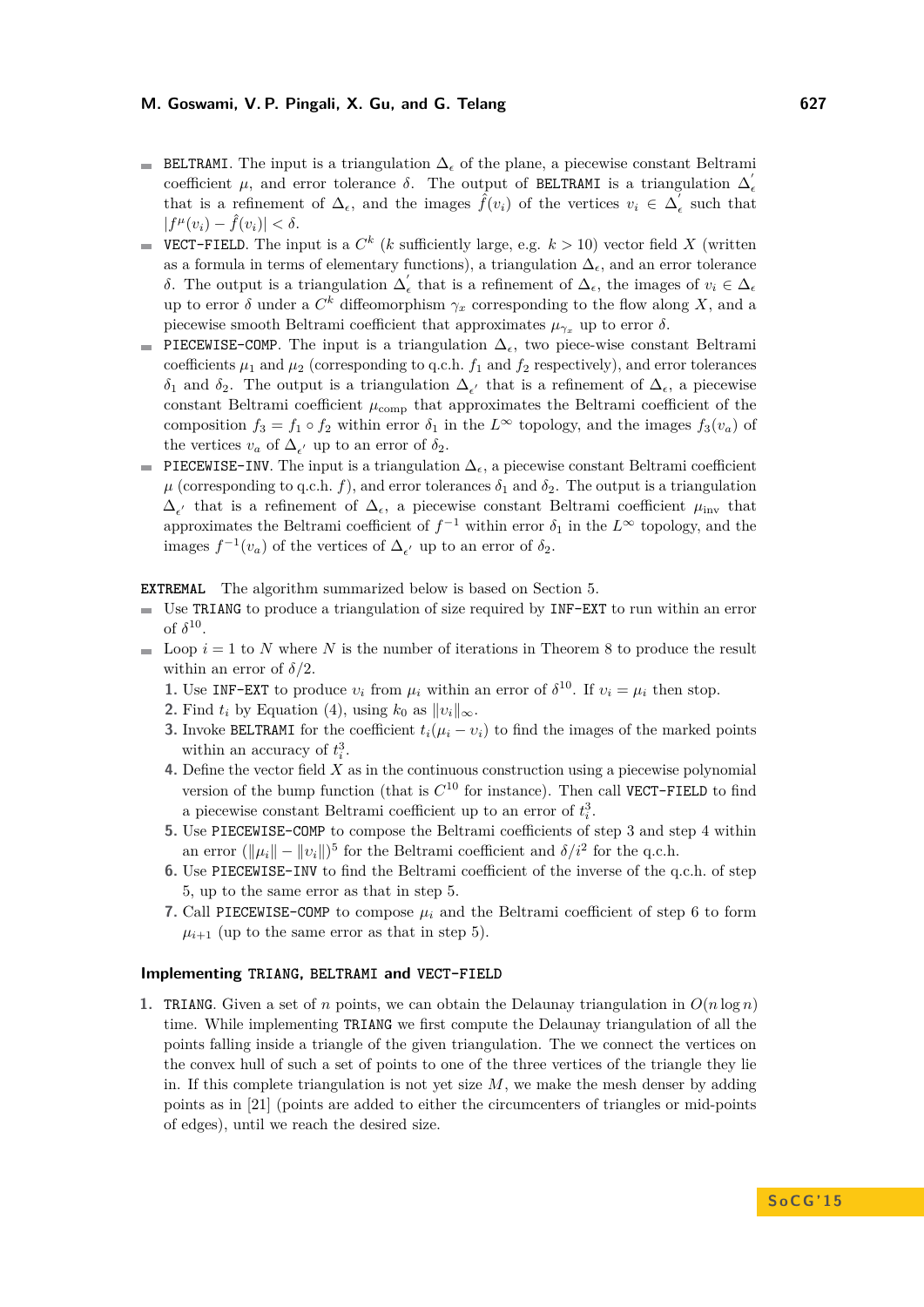- **2.** BELTRAMI. The solution to the Beltrami equation for  $\mu$  can be expressed as a series of singular operators applied to  $\mu$ . There are many efficient algorithms and implementations [\[6\]](#page-13-5), [\[9\]](#page-14-18) existing for BELTRAMI. Most of them can bound the  $L^p$  norm of the error, but the methods in [\[6\]](#page-13-5) can be used to bound the  $L^{\infty}$  error too[\[5\]](#page-13-6).
- **3.** VECT-FIELD. The idea of deforming a surface by a vector field has been applied extensively in computer graphics. We refer the reader to [\[16\]](#page-14-19) for an implementation of VECT-FIELD.

 $\triangleright$  Remarks. Using the composition formula for Beltrami coefficients (Equation [\(2\)](#page-5-1)), we see that in principle one may attempt to compute a piecewise constant approximation of the Beltrami coefficient of the composition  $f \circ g$  of two q.c.h. *f* and *g*, and of  $g^{-1}$  (by setting  $\sigma = 0$ ). However, this requires the derivative of *g* to be well-approximated in a piecewise constant manner. Therein lies the difficulty. Basically, one needs a good way of "discretising" the definition of the Beltrami coefficient of a q.c.h. The algorithm terminates by producing  $\mu_N$ . The proof of Theorem [10](#page-9-1) is similar to that of Theorem [8](#page-8-0) and is omitted.

# **7 Discussions and future work**

Our algorithm for the marked sphere problem also solves as a special case what is known as the "landmark constrained" Teichmüller map problem, where the points  $z_i$  and  $w_i$  are in the interior of the polygons, and a starting map is provided that sends *z<sup>i</sup>* to *w<sup>i</sup>* . A reduction similar to Theorem [7](#page-8-1) works.

Open problems abound. In addition to studying the two conjectural subroutines the extremal map problem can be further explored in many directions.

- **1.** Most of the ideas presented here (notably Lemma [11\)](#page-10-1) may be used to envision an algorithm for computing Teichmüller maps between other Riemann surfaces. The problem is challenging for multiple reasons – for instance, an explicit basis of holomorphic quadratic differentials may not be available.
- **2.** The authors feel that building a discrete version of Teichmüller theory would be an important achievement. Given a triangulated Riemann surface, defining a discrete analog of dilatation that gives nice results (e.g. existence and uniqueness) about the extremal map would be the next step in this direction.

### - References -

- <span id="page-13-1"></span>**1** L. V. Ahlfors. *Lectures on quasiconformal mappings*, volume 38 of *University Lecture Series*. American Mathematical Society, Providence, RI, second edition, 2006. With supplemental chapters by C. J. Earle, I. Kra, M. Shishikura and J. H. Hubbard.
- <span id="page-13-3"></span>**2** C. Bishop. Conformal mapping in linear time. *Discrete and Comput. Geometry*, 44(2):330– 428, 2010.
- <span id="page-13-4"></span>**3** Christopher Bishop. Analysis of conformal and quasiconformal maps. Results from prior NSF support, 2012. <http://www.math.sunysb.edu/~bishop/vita/nsf12.pdf>.
- <span id="page-13-0"></span>**4** C. Carathéodory. Über die gegenseitige Beziehung der Ränder bei der konformen Abbildung des Inneren einer Jordanschen Kurve auf einen Kreis. *Mathematische Annalen*, 73(2):305– 320, 1913.
- <span id="page-13-6"></span>**5** P. Daripa and M. Goswami, 2014. Private communication.
- <span id="page-13-5"></span>**6** Prabir Daripa. A fast algorithm to solve the beltrami equation with applications to quasiconformal mappings. *Journal of Computational Physics*, 106(2):355–365, 1993.
- <span id="page-13-2"></span>**7** T. A. Driscoll and L. N. Trefethen. *Schwarz-Christoffel Mapping*. Cambridge Monographs on Applied and Computational Mathematics. Cambridge University Press, 2002.